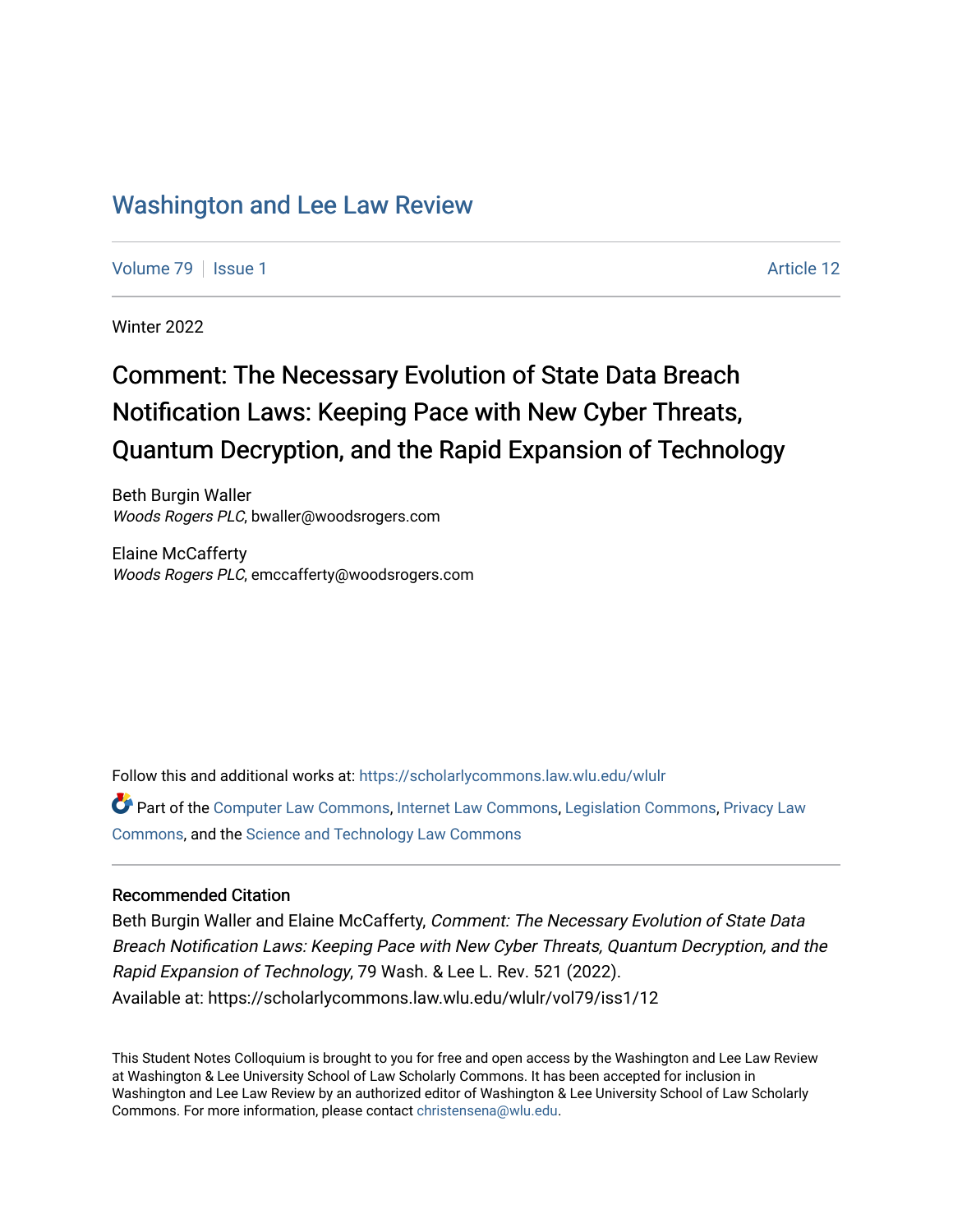# Comment: The Necessary Evolution of State Data Breach Notification Laws: Keeping Pace with New Cyber Threats, Quantum Decryption, and the Rapid Expansion of Technology

Beth Burgin Waller\* and Elaine McCafferty\*\*

## *Table of Contents*

| $\mathbf{I}$ | <b>EMERGING THREATS HAVE UPENDED DATA BREACH</b>                                                                                       |
|--------------|----------------------------------------------------------------------------------------------------------------------------------------|
| $\mathbf{H}$ | STATE DATA BREACH STATUTES FAIL TO ADDRESS<br><b>AUTOMATED WIDESPREAD ACCESS AND UNCLEAR</b>                                           |
| III.         | EVOLUTION OF TECHNOLOGY, INCLUDING QUANTUM<br>COMPUTING, REQUIRES CHANGES TO THE CURRENT<br>STATE DATA BREACH NOTIFICATION REGIME  527 |
| IV.          | THE PUSH FOR FEDERAL LEGISLATION TO UNIFY A<br>NOTICE STANDARD AND ADDRESS THESE                                                       |

Principal, Chair of Cybersecurity & Data Privacy Practice, Woods Rogers PLC; J.D., William & Mary Marshall-Wythe School of Law; B.A., Hollins University.

<sup>\*\*</sup> Associate, Woods Rogers PLC; J.D., Washington and Lee University School of Law; B.A., University of Connecticut.

<sup>521</sup>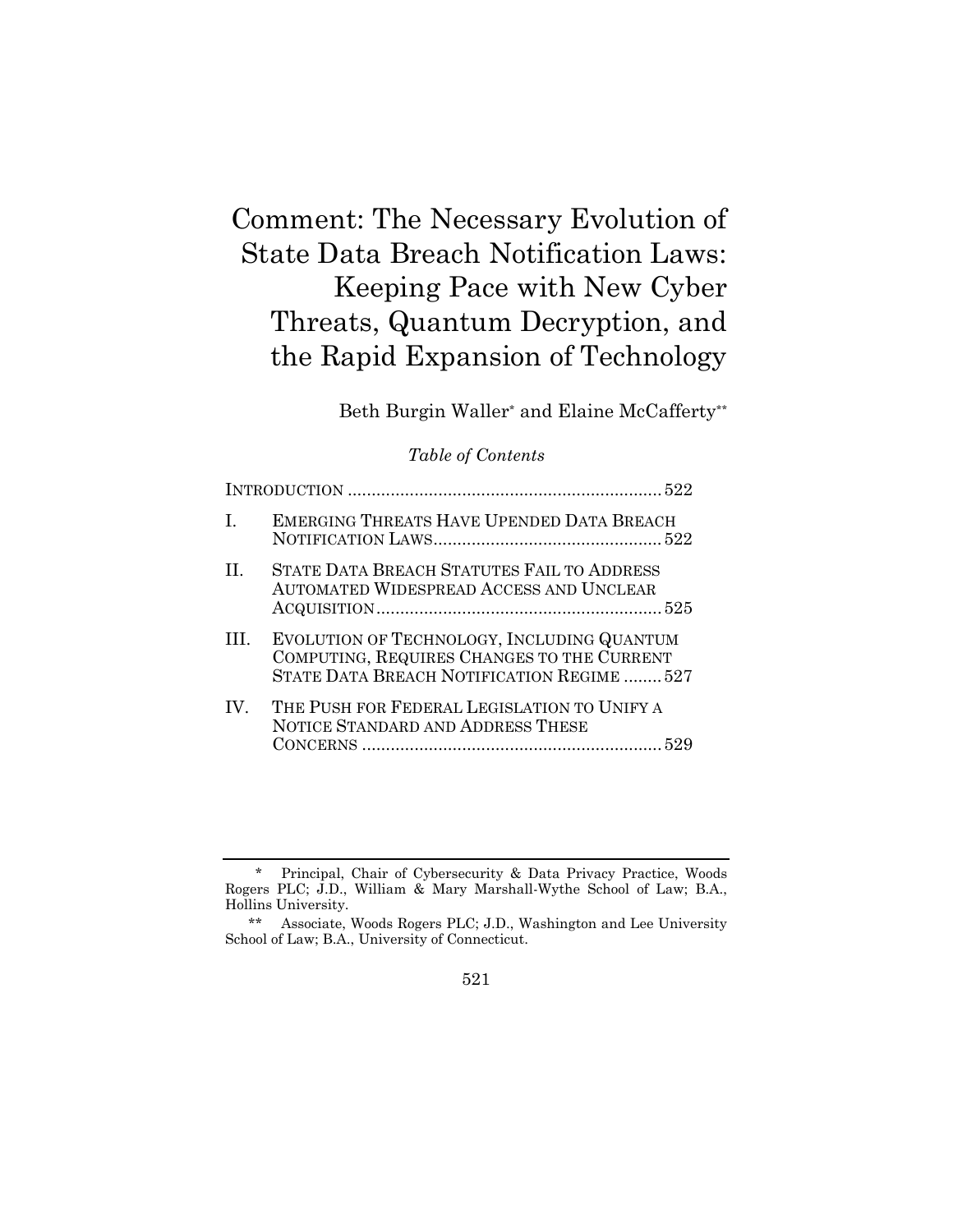#### **INTRODUCTION**

The legal framework that was built almost two decades ago now struggles to keep pace with the rapid expansion of technology, including quantum computing and artificial intelligence, and an ever-evolving cyber threat landscape. In 2002, California passed the first data breach notification law, with all fifty states following suit to require notice of unauthorized access to and acquisition of an individual's personal information.1 These data breach notification laws, originally designed to capture one-off unauthorized views of data in a computerized database, were not built to address PowerShell scripts by cyber terrorists run across thousands of servers, leaving automated accessed data in their wake. Similarly, the safe harbors for encryption built into these statutes were not designed with quantum computing and its possibility of quantum decryption in mind. These evolving technologies and threats require that state data breach notification laws be reformulated for a modern era. This Comment examines the interplay between these challenges and discusses a path forward.

## I. EMERGING THREATS HAVE UPENDED DATA BREACH NOTIFICATION LAWS

A myriad of exploited threat vectors have emerged in the two decades since California passed the first data breach notification law. Most recently, the proliferation of ransomware, and, in particular, double extortion ransomware, has emerged as a scourge to society. Ransomware "is an ever-evolving form of malware designed to encrypt files on a device, rendering any files and systems that rely on them unusable," unless a ransom is paid in exchange for a decryption key.2 In the case of double extortion ransomware, threat actors go beyond encrypting data in place by also exporting victim data for sale or threatening

 <sup>1.</sup> Phillip Harmon, *Data Breach Notification Laws and the Quantum Decryption Problem*, 79 WASH. & LEE L. REV. 471, 479 (2022).

<sup>2</sup>*. Ransomware 101*, STOP RANSOMWARE, https://perma.cc/V5TA-9HMS.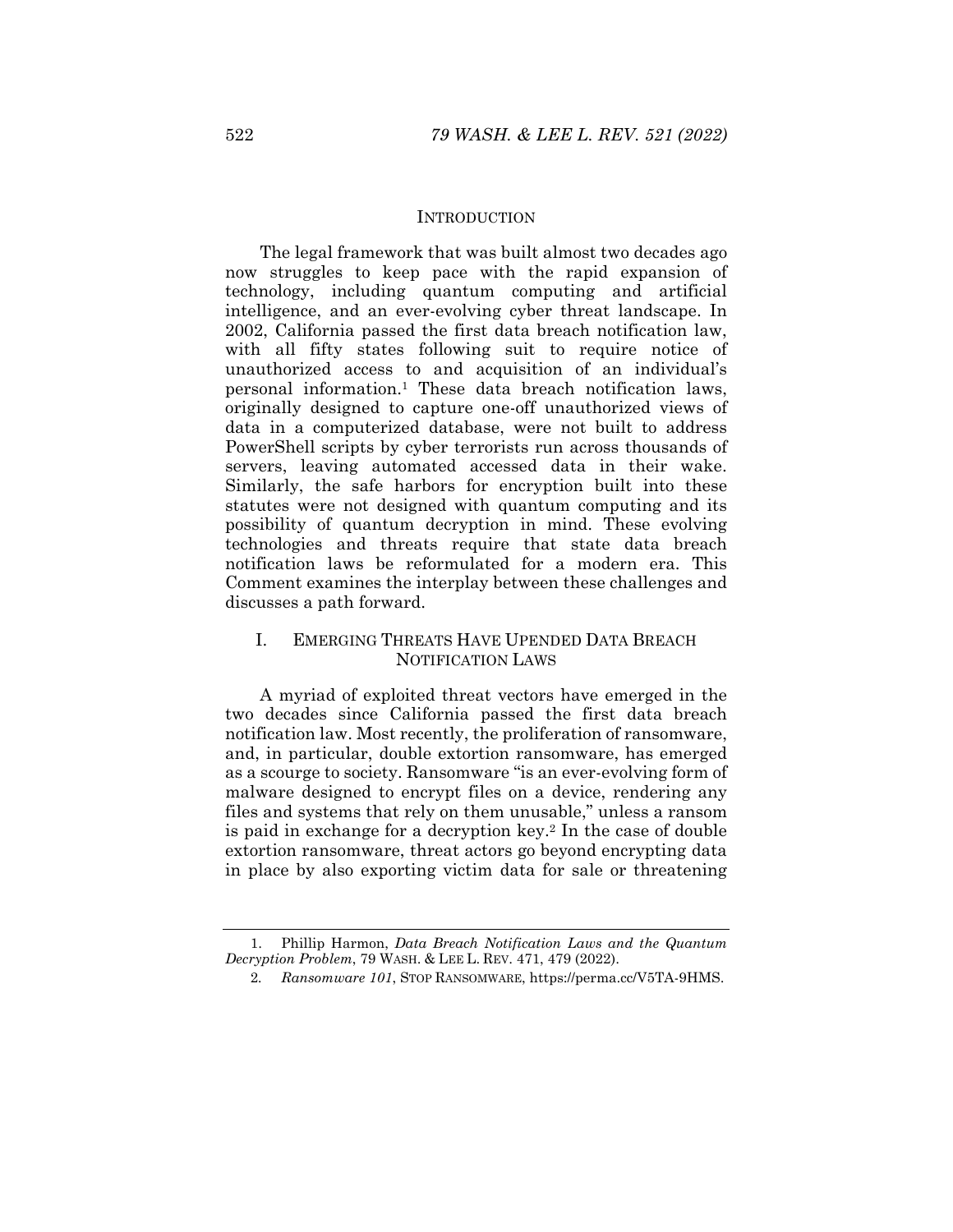publication as blackmail.3 In 2019, a group of cyber-criminal pioneers, known as the "Maze" group, instigated the first published double extortion case involving Allied Universal, a security staffing company based in the United States.<sup>4</sup> News articles in 2019 called this a "game-changing blackmail model."5 In the case of Allied Universal, Maze reportedly stole 7 GB worth of data prior to executing their encryption tactics to encrypt the Allied Universal network.<sup>6</sup> Maze then approached their victim demanding 300 bitcoins, valued at approximately \$2.6 million at the time.<sup>7</sup> When the victim refused to pay, Maze published 700 MB of data on a Russian hacking forum on the dark web.8 This reflected approximately "10% of the [data] stolen" and, after posting, Maze contacted the information security magazine, *Bleeping Computer*, to share information about the heist.9 Maze, in writing to *Bleeping Computer*, claimed it was "writing to you because we have breached Allied Universal security firm (aus.com), downloaded data and executed Maze ransomware in their network."10

Cyber-criminal gangs soon began to follow Maze's method of double extortion. Groups began offering "ransomware-as-a-service" or RaaS, with threat groups offering malware and infrastructure in exchange for a fee or profit

<sup>3</sup>*. See* Janus Agcaoili et al., *Ransomware Double Extortion and Beyond: REvil, Clop, and Conti*, TREND MICRO (June 15, 2021), https://perma.cc/Q5VG-77D9; *Ransomware 101*, *supra* note 2; *see also* Brian Stack, *Here's How Much Your Personal Information Is Selling for on the Dark Web*, EXPERIAN (Dec. 6, 2017), https://perma.cc/9SFW-Q4AN (describing the ten most common pieces of information sold on the dark web with prices that range from \$1 to \$2,000).

<sup>4</sup>*. Ransomware Evolved: Double Extortion*, CHECK POINT RSCH. (Apr. 16, 2020), https://perma.cc/4VWZ-G3RM.

 <sup>5.</sup> Muhammad Hamza Shahid, *Ransomware Adopts a Game-Changing Blackmail Model for Information Theft*, INFO SEC. (July 24, 2020), https://perma.cc/5M9V-7R6E.

<sup>6</sup>*. Id*.

<sup>7</sup>*. Id*.

<sup>8</sup>*. Id.*

 <sup>9.</sup> Lawrence Abrams, *Allied Universal Breached by Maze Ransomware, Stolen Data Leaked*, BLEEPING COMPUT. (Nov. 21, 2019, 10:48 PM), https://perma.cc/38VJ-ELBG (explaining that Bleeping Computer received an email signed "Maze Crew" reporting the theft and stating that Maze group "always exfiltrate[s], or steal[s], a victim's files" before it encrypts any computer).

<sup>10</sup>*. Id.*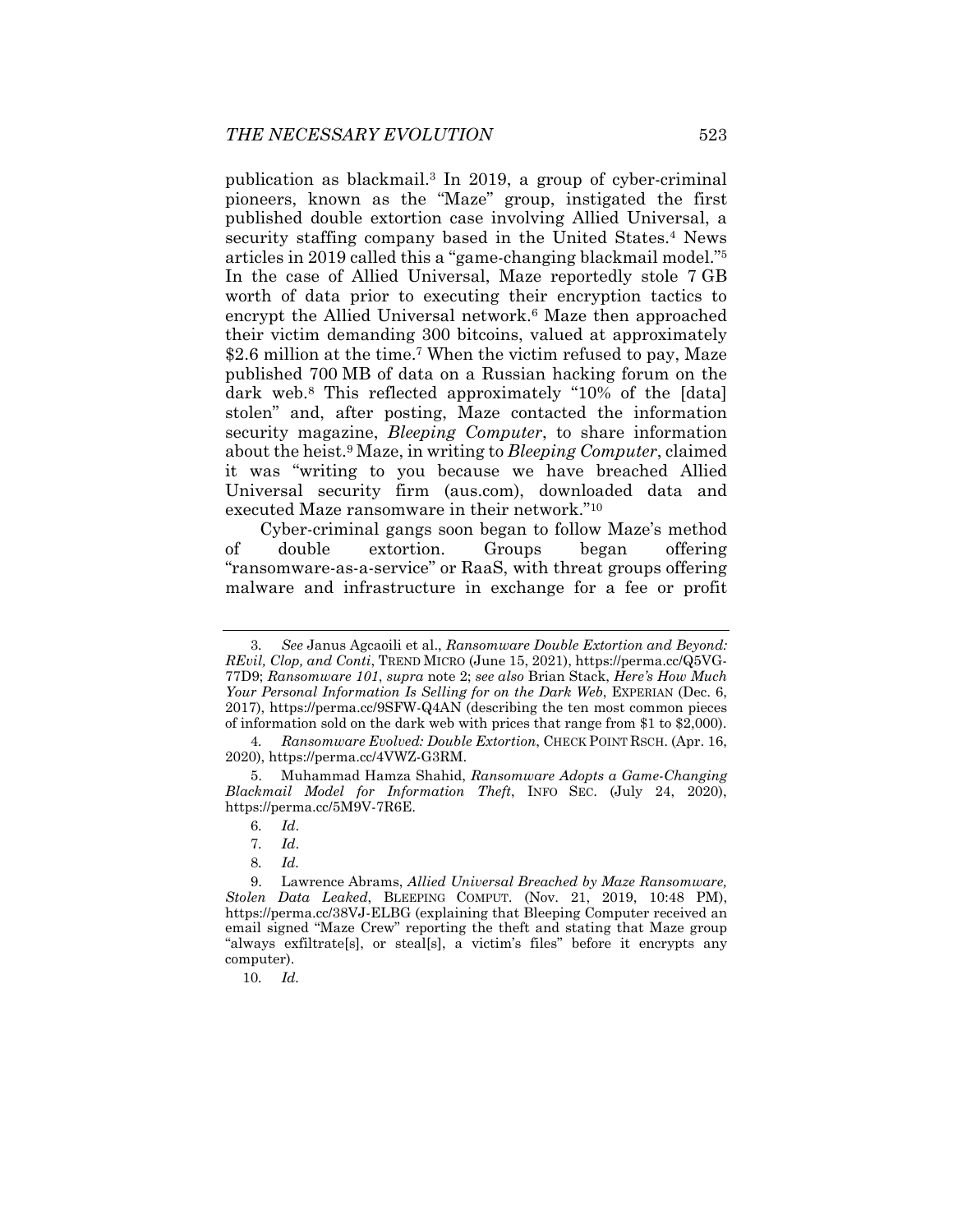sharing.11 Cyber-criminal cartels—cyber criminals operating Soprano's-style gang families—began to emerge, both locking data and stealing it.12

The threat actors employ sophisticated tactics to execute their malicious activity, often utilizing software scripts to execute the removal of data and utilizing anti-forensic techniques to hide their tracks.13 For example, the PYSA ransomware operation uses a PowerShell script set to execute across a victim's network, gathering up any file that hits on search terms such as "SSN," "bank\*statement," or "W-2."14 A PowerShell "is a cross-platform task automation solution made up of a command-line shell, a scripting language, and a configuration management framework."15 In other words, it is an automated line of coding designed by non-malicious or malicious software coders to execute a function on a device. In the case of PYSA, or a similar threat actor group, after entering a victim organization's environment undetected, they run a PowerShell script to gather up and remove documents from the victim network for later use on a shame website.16 The PowerShell script runs automatically, canvassing files using search terms and ultimately exporting a subset of data to the threat actor.<sup>17</sup>

Using a script results in potential "access" to thousands of files across the entirety of an organization's servers. In many instances, it may be impossible to discern whether these files were ever viewed by a real person or just technically modified using a software script. Similarly, there are often limits on an organization's knowledge of whether the data accessed by the

14*. Id*.

15*. What Is Powershell?*, MICROSOFT (Oct. 5, 2021), https://perma.cc/ES7S-ZT5B.

17*. Id.* 

 <sup>11.</sup> Stu Sjouwerman, *Ransomware Gangs: Who Are They and How to Stop Them*, FORBES (Sept. 27, 2021, 9:15 AM), https://perma.cc/BS7U-JTXA (noting the "U.S. government has elevated ransomware threats to a level of priority similar to that of terrorism").

<sup>12</sup>*. See id*. ("The FBI is monitoring more than 100 active ransomware gangs . . . .").

 <sup>13.</sup> Lawrence Abrams, *Ransomware Gang's Script Shows Exactly the Files They're After*, BLEEPING COMPUT. (Aug. 24, 2021, 2:16 PM) [hereinafter *Abrams*, *Ransomware Gang*] , https://perma.cc/9R85-CPDT.

<sup>16</sup>*. See Abrams*, *Ransomware Gang*, *supra* note 13.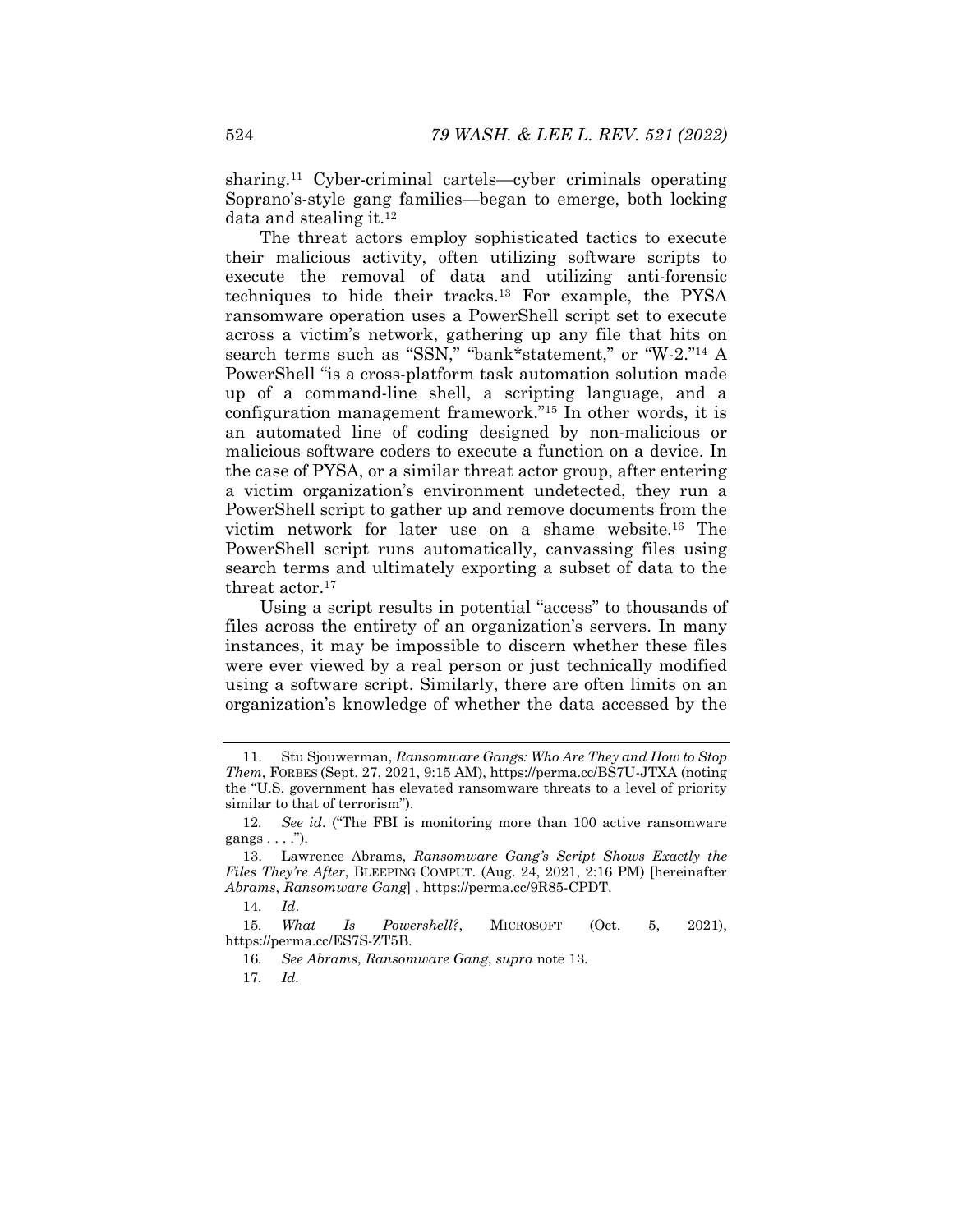script left the network. If the modified or accessed files contain personal identifying information, the question becomes whether this automated script access is enough to trigger a data breach notification to an individual.

These new threat tactics—removing data by automated means using software scripting—must be reconciled with data breach notification laws that were written in a much simpler time of cybercrime. As discussed in Part III, these laws were not drafted with these largescale automated searches in mind.

### II. STATE DATA BREACH STATUTES FAIL TO ADDRESS AUTOMATED WIDESPREAD ACCESS AND UNCLEAR ACQUISITION

"Breach notification laws have been a major driver of data protection efforts in U.S. organizations for more than a decade."18 These laws serve a laudable purpose: they require custodians of personal information to inform individuals when their personal information has been compromised so that they can take steps to protect themselves from identity theft.19 But achieving this end can be challenging because the conditions that trigger the duty to notify are not well defined.

With respect to these conditions, data breach notification laws can be divided into two categories. Most data breach laws require notification when "unauthorized acquisition" of personal information occurs.20 Other statutes require notification when "unauthorized acquisition and access" occurs.<sup>21</sup> However, because acquisition cannot occur without access, these statutes can be grouped together. In a minority of states, the duty to notify is triggered by events that include "unauthorized access"

 <sup>18.</sup> David Thaw, *Data Breach (Regulatory) Effects*, 2015 CARDOZO L. REV. DE-NOVO 151, 151 (2015).

<sup>19</sup>*. See* Harmon, *supra* note 1, at 479 ("Data breach notification laws have the dual purpose of protecting private citizens and holding data owners accountable").

<sup>20</sup>*. See* LIISA M. THOMAS, THOMAS ON DATA BREACH: A PRACTICAL GUIDE TO HANDLING DATA BREACH NOTIFICATIONS WORLDWIDE § 2:25 (2020) (listing state statutes that define a security breach as an unauthorized acquisition of personal information).

<sup>21</sup>*. Id*.; *see, e.g*., VA. CODE ANN. § 18.2-186.6 (2021) ("'Breach of the security of the system' means the unauthorized access and acquisition of unencrypted and unredacted computerized data . . . .").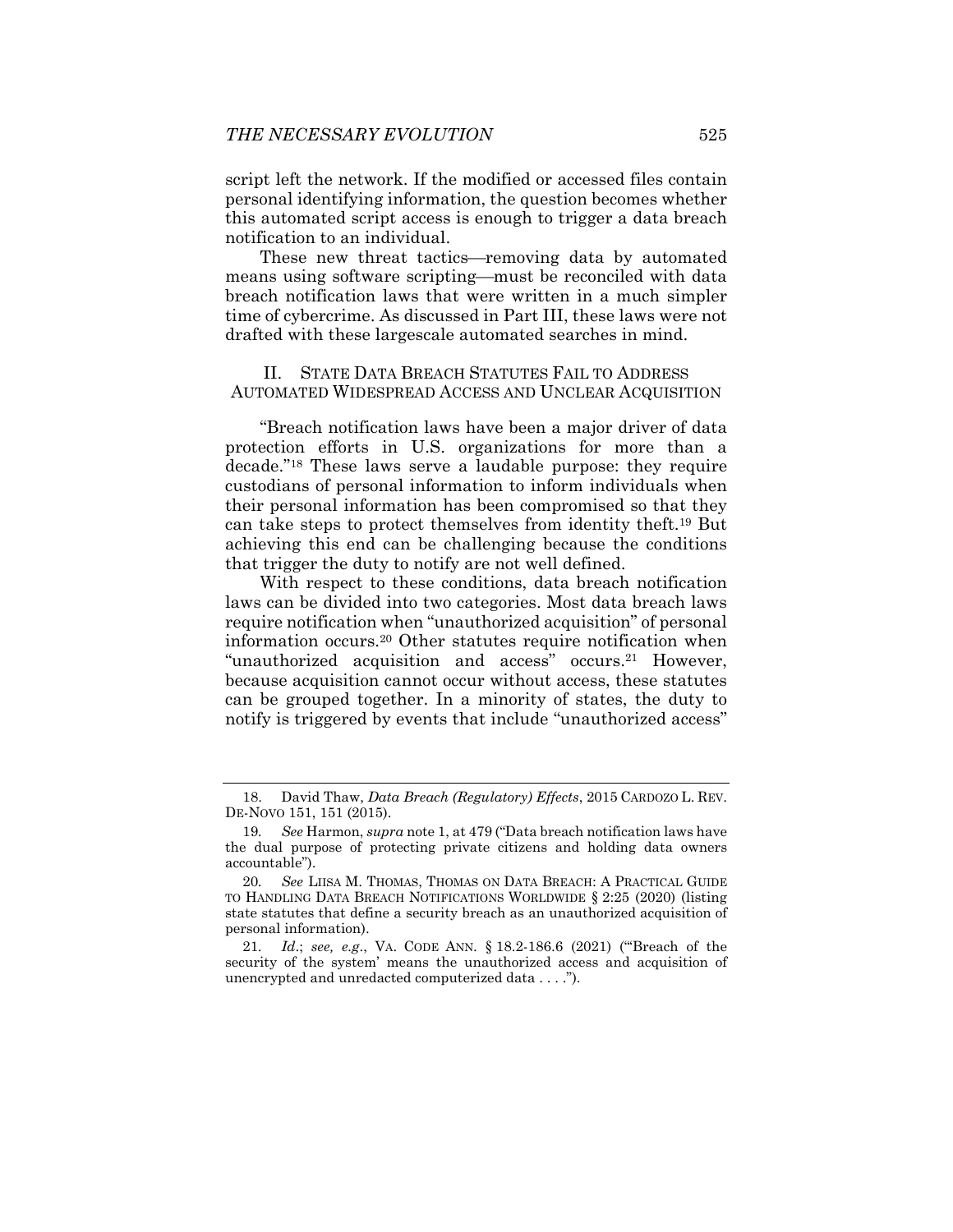to personal information.22 Thus, state data breach statutes fall into two categories: the majority approach, which requires both unauthorized access and acquisition to trigger notification, and the minority approach, which requires only unauthorized access.

While the minority approach may seem to offer greater protection than the majority approach, it presents compliance problems because threat actors are adept at disguising their access to security systems. Such access can often go undetected, even by sophisticated security systems, for months or years. As a result, the minority approach is essentially precatory in practice because complete compliance is not feasible.

The majority approach also presents compliance challenges because it is often unclear whether acquisition of personal information has occurred. Most data breach statutes do not define the terms "acquisition" or "acquired."23 Vermont's data breach statute, one of the few exceptions, provides factors for determining whether personally identifiable information has been acquired, including: "(i) indications that the information is in the physical possession and control of a person without valid authorization, such as a lost or stolen computer or other device containing brokered personal information; (ii) indications that the brokered personal information has been downloaded or copied; (iii) indications that the brokered personal information was used by an unauthorized person, such as fraudulent accounts opened or instances of identity theft reported; or (iv) that the brokered personal information has been made public."24

With this guidance in mind, consider the following common cybersecurity event. A threat actor gains access to a system, running a PowerShell script across the network and touching files containing personal information, but there is no evidence either confirming or refuting that the information was

 <sup>22.</sup> THOMAS, *supra* note 20, § 2:25; *see, e.g*., N.J. STAT. ANN. § 56:8-161 (West 2021) ('"Breach of security' means unauthorized access to electronic files, media or data containing personal information that compromises the security, confidentiality or integrity of personal information . . . ."); CONN. GEN. STAT. § 36a-701b (2021) ('"[B]reach of security' means unauthorized access to *or* unauthorized acquisition of electronic files, media, databases or computerized data, containing personal information . . . ." (emphasis added)).

<sup>23</sup>*. See, e.g.*, VA. CODE ANN. § 18.2-186.6 (2021); ARIZ. REV. STAT. ANN. § 18-551 (2021); KAN. STAT. ANN. § 50-7a01 (2021).

 <sup>24.</sup> VT. STAT. ANN. tit. 9, § 2430 (2022).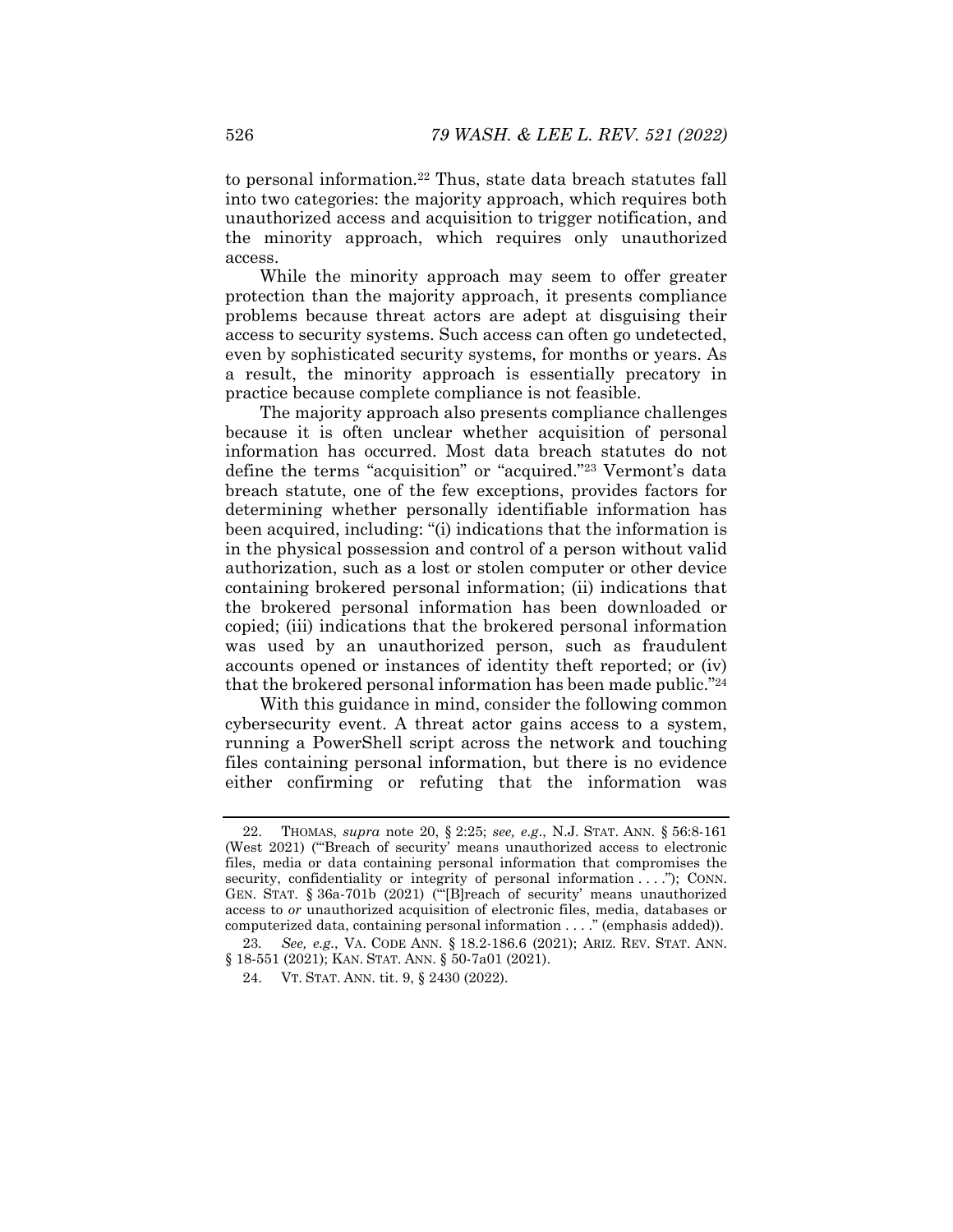transferred by the threat actor. Under Vermont's statute, does the absence of evidence of downloading or copying mean no information was acquired? Reasonable minds can differ when answering this question, which makes compliance with this statute difficult and uniform application unlikely. This problem is compounded by statutes that offer no guidance on the meaning of "acquired" and demonstrates why data breach statutes are ripe for revision.

### III. EVOLUTION OF TECHNOLOGY, INCLUDING QUANTUM COMPUTING, REQUIRES CHANGES TO THE CURRENT STATE DATA BREACH NOTIFICATION REGIME

The evolution of encryption and, specifically, quantum decryption technology, also exposes the need to transform data breach notification laws to fit a modern era. In his Note, *Data Breach Notification Laws and the Quantum Decryption Problem,* Phillip Harmon argues that "the impending realization of quantum decryption threatens to radically disrupt efficacy of the current state-level data breach notification patchwork."25

Large-scale quantum computers threaten to turn the safety of encrypting messages on its head.26 Indeed, the risk is so grave that beginning in 2016, the National Institute of Standards and Technology (NIST) "initiated a process to solicit, evaluate, and standardize one or more quantum-resistant public-key cryptographic algorithms."27 The race is on, essentially, with "the goal of post-quantum cryptography (also called quantum-resistant cryptography) [being] to develop cryptographic systems that are secure against both quantum and classical computers, and can interoperate with existing communications protocols and networks."28

<sup>25</sup>*. See* Harmon, *supra* note 1, at 513.

<sup>26</sup>*. See Post-Quantum Cryptography*, NIST (Jan. 3, 2017), https://perma.cc/44RC-SYE4 (last updated Dec. 2, 2021) ("If large-scale quantum computers are ever built, they will be able to break many of the public-key cryptosystems currently in use. This would seriously compromise the confidentiality and integrity of digital communications on the Internet and elsewhere.").

<sup>27</sup>*. Id.*

<sup>28</sup>*. Id.* (emphasis omitted).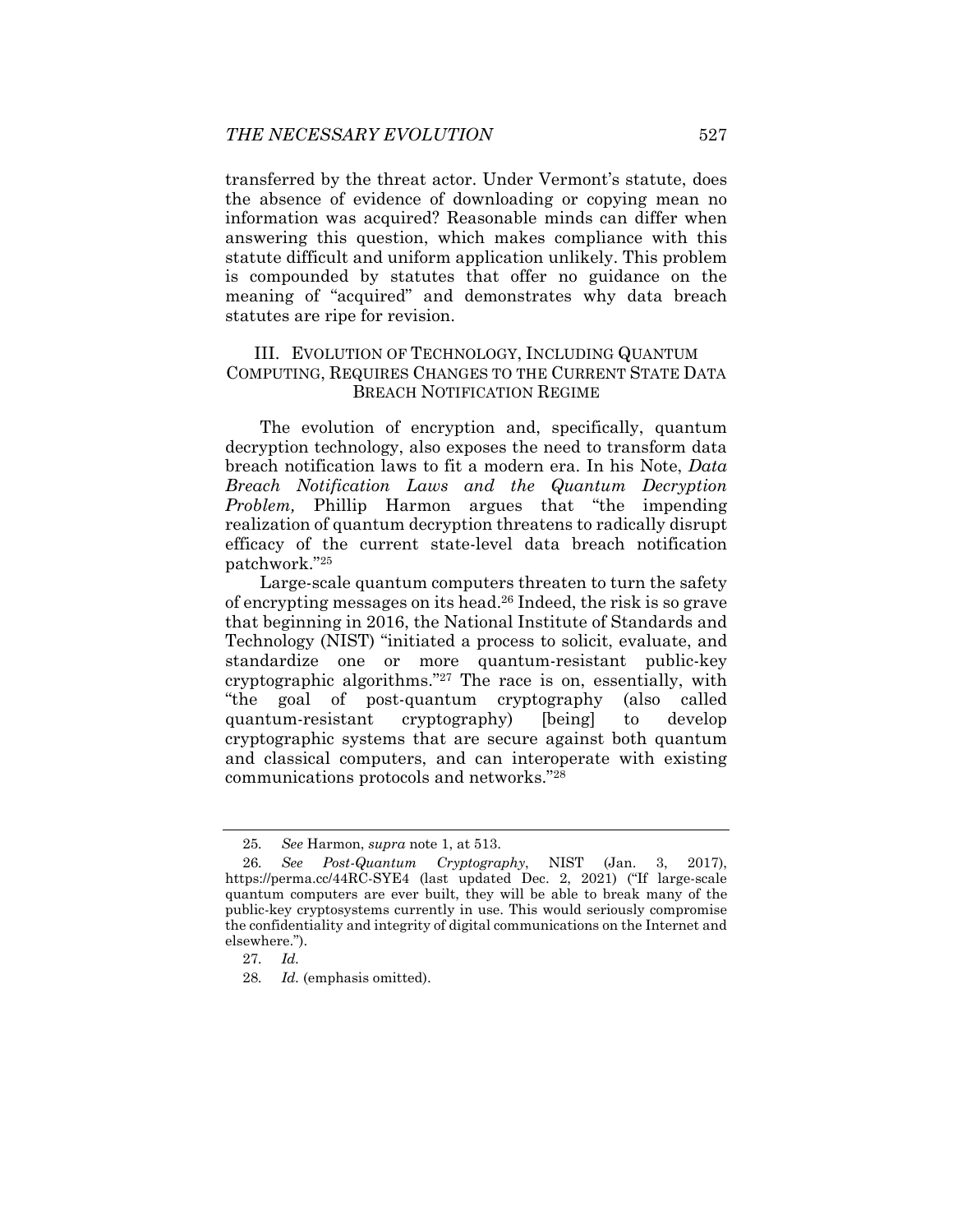Many state data breach notification statutes were designed with a safe harbor for encryption of data. For example, Virginia's data breach notification statute provides that "breach of the security of the system" is defined as

the unauthorized access and acquisition of unencrypted and unredacted computerized data that compromises the security or confidentiality of personal information maintained by an individual or entity as part of a database of personal information regarding multiple individuals and that causes, or the individual or entity reasonably believes has caused, or will cause, identity theft or other fraud to any resident of the Commonwealth.29

The Commonwealth defines "encrypted" as the "transformation of data through the use of an algorithmic process into a form in which there is a low probability of assigning meaning without the use of a confidential process or key, or the securing of the information by another method that renders the data elements unreadable or unusable."30

As Harmon points out in his Note, in the age of quantum computing, with quantum decryption looming, how does one consider a statute like Virginia's that speaks to the "low probability of assigning meaning without the use of"31 a decryption key?

Harmon addresses a number of issues related to quantum decryption technologies in his Note. Harmon concludes that "to soften the impact of this development, data breach notification laws should separate any reference of encryption from the definition of a breach to require alerts corresponding to past breaches made presently harmful by shifts in relative encryption security."32 Similarly, he argues that "statutes should require that data holders keep accurate records of data that they have held so that they can issue comprehensive notifications regarding past breaches."33

 <sup>29.</sup> VA. CODE ANN. § 18.2-186.6 (2021).

<sup>30</sup>*. Id*.

<sup>31</sup>*. Id.*

 <sup>32.</sup> Harmon, *supra* note 1, at 513.

<sup>33</sup>*. Id.* at 514.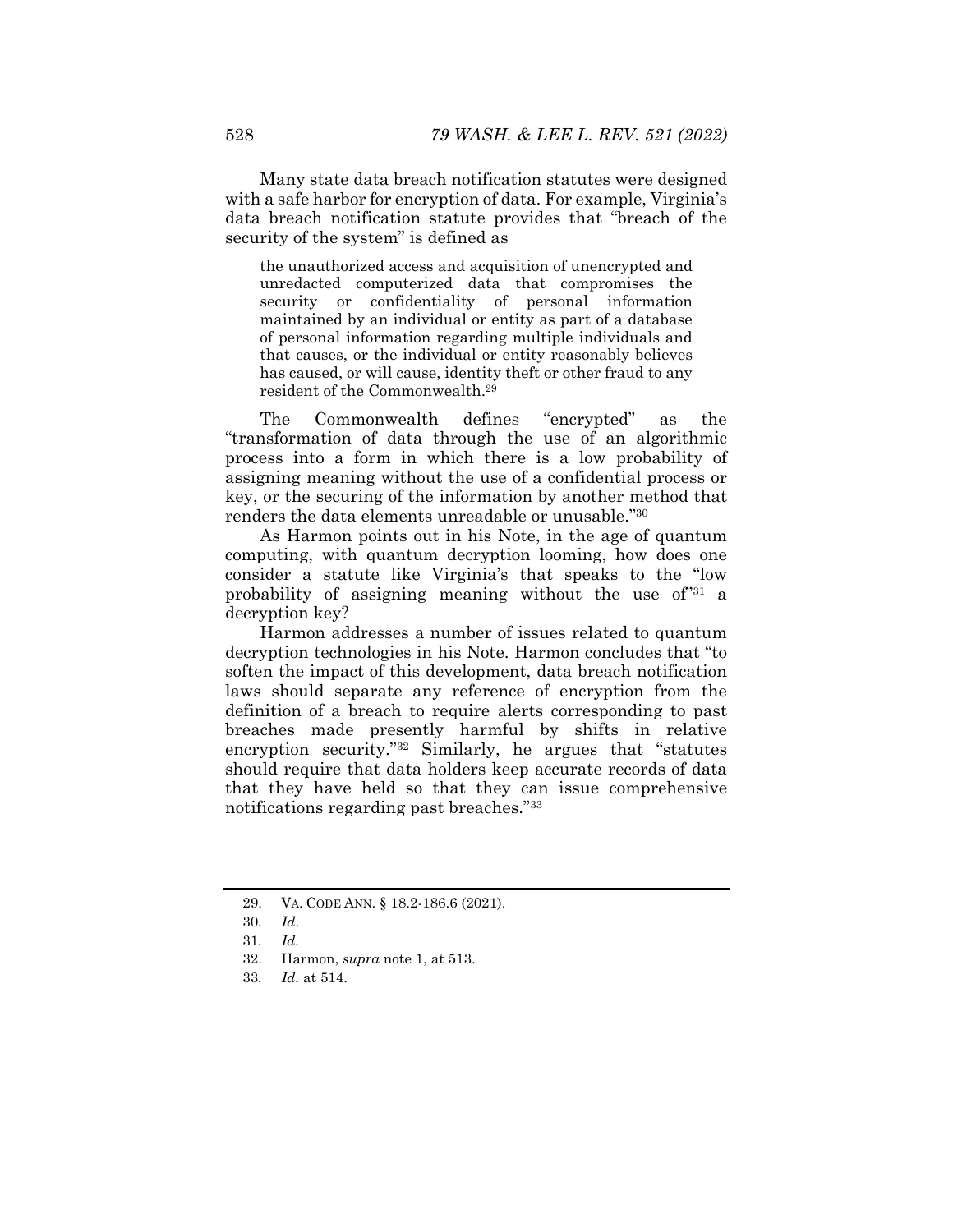Though changes to data breach notification laws were proposed in 2021, those proposed changes are modest.34 The National Conference of State Legislatures notes that in 2021 the trends included legislation that would "[e]stablish or shorten the time frame within which an entity must report a breach"; "[r]equire state or local government entities to report data breaches"; "provide an affirmative defense for entities that had reasonable security practices in place at the time of a breach"; "[e]xpand definitions of 'personal information' (e.g., to include biometric information, health information, etc.)"; and "require private sector entities to report breaches to the state attorney general or other state entity."35

What are absent from these 2021 legislative changes are amendments to capture an evolving threat landscape coupled with evolving technologies. These state data breach notification laws effectively create a patchwork quilt of requirements that national businesses and organizations must navigate, law by law, in the midst of a large-scale consumer data breach. The result can be that the same incident may give rise to notification requirements under one state law but not the other, with similarly situated consumers in different states facing wildly different outcomes.

## IV. THE PUSH FOR FEDERAL LEGISLATION TO UNIFY A NOTICE STANDARD AND ADDRESS THESE CONCERNS

The best path forward to address these concerns may be the implementation of a federal data breach notification standard. Sectorial federal notification requirements are in place, depending on the industry, with the granddaddy of such legislation being the Health Insurance Portability and Accountability Act of 1996 (HIPAA).36 Harmon concludes that "[t]he federal government is best situated to implement these

<sup>34</sup>*. 2021 Security Breach Legislation*, NAT'L CONF. OF ST. LEGISLATURES (Jan. 12, 2021), https://perma.cc/V79D-FR8H (describing common trends in state data breach notification legislation).

<sup>35</sup>*. Id.*

 <sup>36.</sup> Pub. L. No. 104-191, 110 Stat. 1936 (1996); *see* 45 C.F.R. pt. 164 (2022). Even with HIPAA, challenges remain with regard to the definition of access in light of new technologies. *See* 45 C.F.R. § 164.402 (2022) (defining breach as the "acquisition, access, use, or disclosure of protected health information").